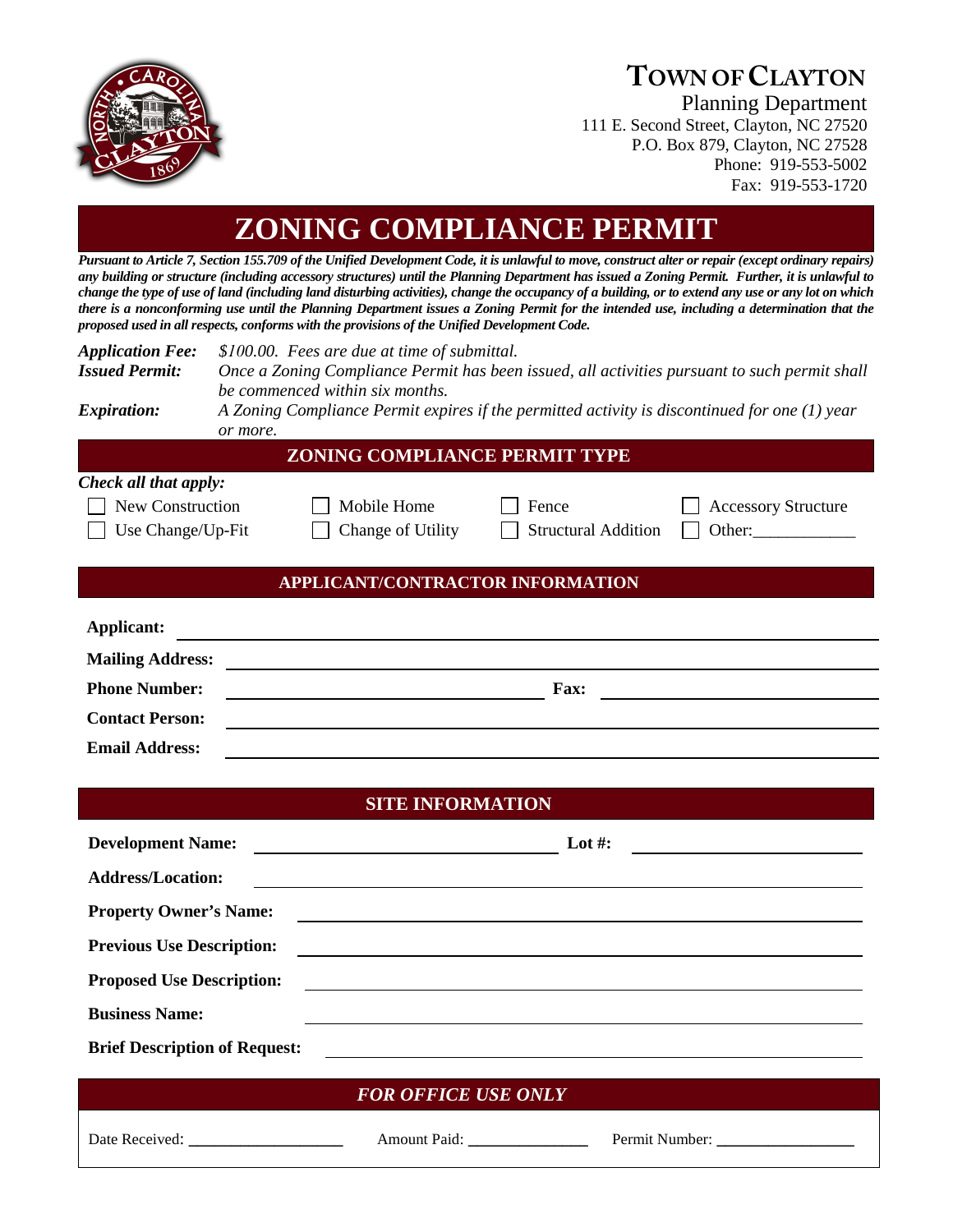## **REQUIRED INFORMATION (t***o be submitted with the application***)**

*The following items must accompany a Zoning Compliance Permit application (if not applicable, check "n/a.")* 

| To be completed by the applicant:                                                                                                                                                                                                                                                                                                                                                                                                                 |     |     | To be completed by staff: |    |     |
|---------------------------------------------------------------------------------------------------------------------------------------------------------------------------------------------------------------------------------------------------------------------------------------------------------------------------------------------------------------------------------------------------------------------------------------------------|-----|-----|---------------------------|----|-----|
|                                                                                                                                                                                                                                                                                                                                                                                                                                                   | Yes | N/A | <b>Yes</b>                | No | N/A |
| 1. Permit Review Fee (\$50.00 - check or exact amount)                                                                                                                                                                                                                                                                                                                                                                                            |     |     |                           |    |     |
| 2. Completed application                                                                                                                                                                                                                                                                                                                                                                                                                          |     |     |                           |    |     |
| 3. Owner's Consent Form<br>Required if applicant is not the property owner.                                                                                                                                                                                                                                                                                                                                                                       |     |     |                           |    |     |
| 4. A copy of a current site plan and/or survey to scale<br>which identifies project boundaries and lot dimensions,<br>acreage, structures (size and location), setbacks,<br>parking and circulation, impervious surface area and<br>percentage of lot coverage. Please note that an<br>incomplete plan will result in a delay in the<br>processing of the permit.<br>Required for site improvements (new buildings, decks, pools,<br>fences, etc) |     |     |                           |    |     |
| 5. Approval of the Flood Plain Administrator if the<br>development request will take place within a<br>floodplain.                                                                                                                                                                                                                                                                                                                                |     |     |                           |    |     |
| 6. For mobile homes, list the make, model, year and<br>size (square footage) of home below.<br>$Year:$ $Make/Model:$<br>Size:                                                                                                                                                                                                                                                                                                                     |     |     |                           |    |     |
| Verification of received or current Wastewater<br>7.<br>Allocation.                                                                                                                                                                                                                                                                                                                                                                               |     |     |                           |    |     |

## **APPLICANT AFFIDAVIT**

*I/We, the undersigned, do hereby make application and petition to the Planning Department of the Town of Clayton to approve the subject Zoning Compliance Permit. I hereby certify that all activities will be carried out in compliance with the Unified Development Code and understand that violations will result in a Code Enforcement action and fine. I further certify that I have full legal right to request such action and that the statements or information made in any paper or plans submitted herewith are true and correct to the best of my knowledge. I understand this application, related material and all attachments become official records of the Planning Department of the Town of Clayton, North Carolina, and will not be returned.* 

**\_\_\_\_\_\_\_\_\_\_\_\_\_\_\_\_\_\_\_\_\_\_\_ \_\_\_\_\_\_\_\_\_\_\_\_\_\_\_\_\_\_\_\_\_\_\_\_\_\_ \_\_\_\_\_\_\_\_\_\_\_\_\_**  *Print Name Date Signature of Applicant Date Date*